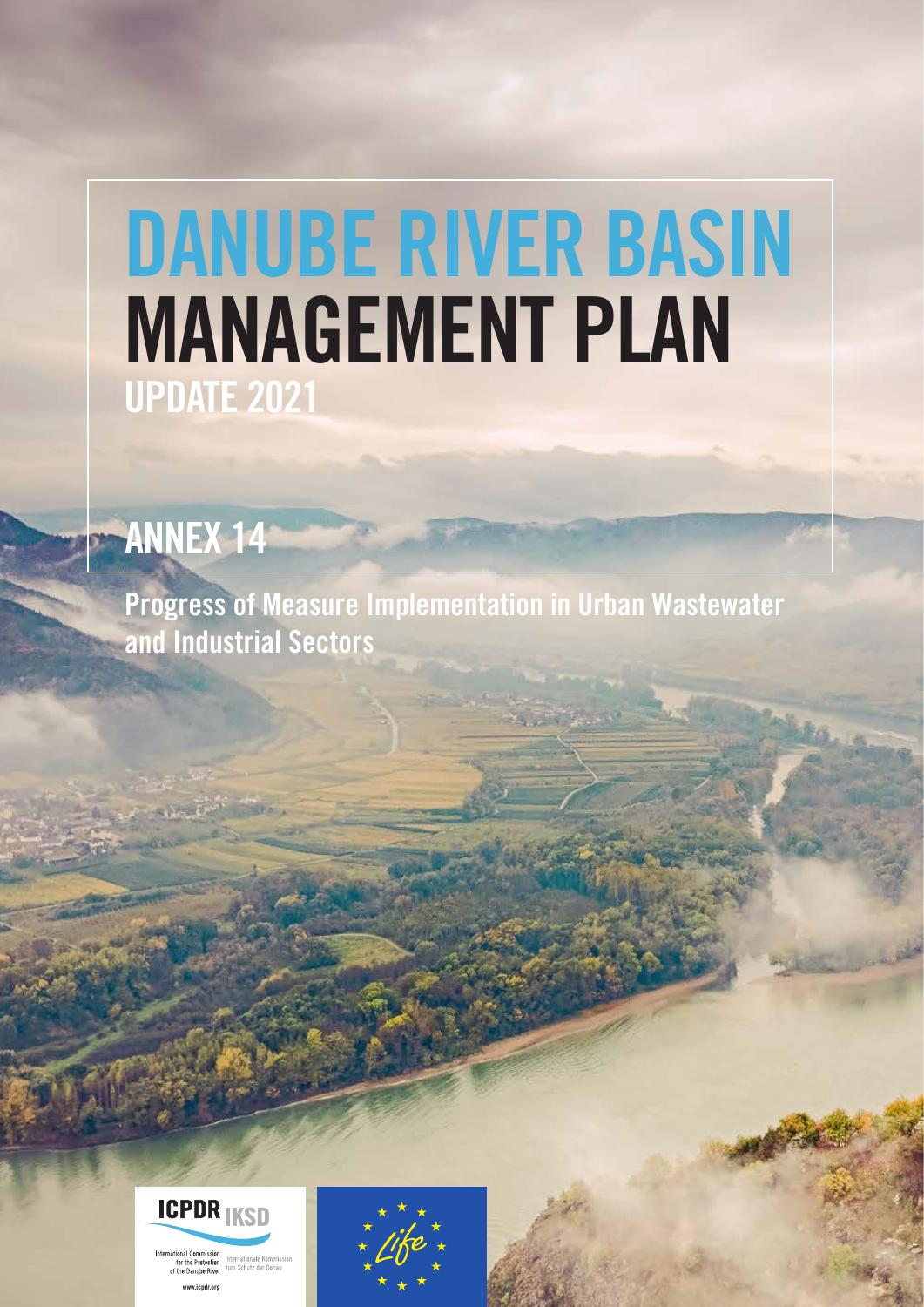|                | <b>Basic / supplementary measures</b>                                            |                                       |                                                 |                                                                                    |                                                           |                                                                                                                                                   |                                                                                |                                                                                                                                                                                                                                                                                                   |                                                                                                                                                     |  |  |
|----------------|----------------------------------------------------------------------------------|---------------------------------------|-------------------------------------------------|------------------------------------------------------------------------------------|-----------------------------------------------------------|---------------------------------------------------------------------------------------------------------------------------------------------------|--------------------------------------------------------------------------------|---------------------------------------------------------------------------------------------------------------------------------------------------------------------------------------------------------------------------------------------------------------------------------------------------|-----------------------------------------------------------------------------------------------------------------------------------------------------|--|--|
|                |                                                                                  |                                       |                                                 | <b>UWWTD</b> implementation                                                        |                                                           |                                                                                                                                                   | <b>IED and BAT</b>                                                             |                                                                                                                                                                                                                                                                                                   |                                                                                                                                                     |  |  |
| <b>Country</b> | <b>Agglomerations</b><br>$<$ 10,000 PE                                           | <b>Agglomerations</b><br>$>10,000$ PE | <b>Sensitive areas</b><br>$\frac{0}{0}$         | <b>Spent or estimated</b><br>total costs to reach<br>compliance<br>(mil. Euro)     | <b>EU</b>                                                 | <b>Funding sources</b><br>(mil. Euro)<br><b>National</b>                                                                                          | <b>Status of</b><br>implementation<br>and trend                                | <b>P-free detergents</b>                                                                                                                                                                                                                                                                          | <b>Remarks</b>                                                                                                                                      |  |  |
| DE             | Accomplished.                                                                    | Accomplished.                         | Art. $5(8)$ ,<br>combined with<br>Art. $5(4)$ . | Full compliance<br>reached, no further<br>significant costs.                       | Will be made<br>available at a<br>later point in<br>time. | Will be made<br>available at a<br>later point in<br>time.                                                                                         | Implemented,<br>continuous<br>improvement<br>corresponding to<br>updating BAT. | P-free detergents<br>are in use.                                                                                                                                                                                                                                                                  | <b>Basic measures</b><br>implemented, a<br>minor number of<br>projects still<br>pending.                                                            |  |  |
| AT             | Accomplished.                                                                    | Accomplished.                         | Art. 5(8),<br>combined with<br>Art $5(4)$ .     | Full compliance<br>reached, ongoing costs<br>for maintenance and<br>reinvestments. |                                                           | 80 per year for<br>municipal<br>drinking water<br>provision and<br>wastewater<br>treatment/dispo<br>sal (for current<br>period 2017-<br>$2021$ ). | Implemented,<br>continuous<br>improvement<br>corresponding to<br>updating BAT. | P-free detergents<br>are in use.                                                                                                                                                                                                                                                                  | <b>Basic</b> measures<br>implemented.                                                                                                               |  |  |
| CZ             | Accomplished.                                                                    | Accomplished.                         | Whole<br>territory.                             | Full compliance<br>reached, ongoing costs<br>for maintenance and<br>reinvestments. |                                                           |                                                                                                                                                   | Implemented,<br>continuous<br>improvement<br>corresponding to<br>updating BAT. | P- free detergents<br>are in use<br>Dishwasher<br>agents: P content<br>is not restricted.<br>Detergents with<br>concentration of P<br>lower than $0.5\%$<br>weight are in use<br>except<br>in industries and<br>institutions where<br>washing is<br>organized by<br>specially trained<br>persons. | Supplementary<br>measures are<br>planned as part of<br>RBM Plan.                                                                                    |  |  |
| SK             | $2,000 \geq$ agglo.<br>$<$ 10,000 PE: 2015<br>$-$ not fully<br>accomplished yet. | 2010-not fully<br>accomplished yet.   | Whole territory<br>Art. $5(8)$ .                | Next 500-800 (for<br>agglo. $\geq$ 2,000 PE).                                      | 425-680.                                                  | 75-120.                                                                                                                                           | Implemented,<br>continuous<br>improvement<br>corresponding to<br>updating BAT. | The EU<br>Regulation<br>No 259/2012 as<br>regards the use of<br>phosphates and<br>other phosphorus<br>compounds in<br>consumer laundry                                                                                                                                                            | Basic measures:<br>small number of<br>projects still<br>pending, lack of<br>financial sources.<br>Supplementary<br>measures for<br>agglomerations < |  |  |

### **Table 1: Measure implementation in the urban wastewater, industrial and detergents sector**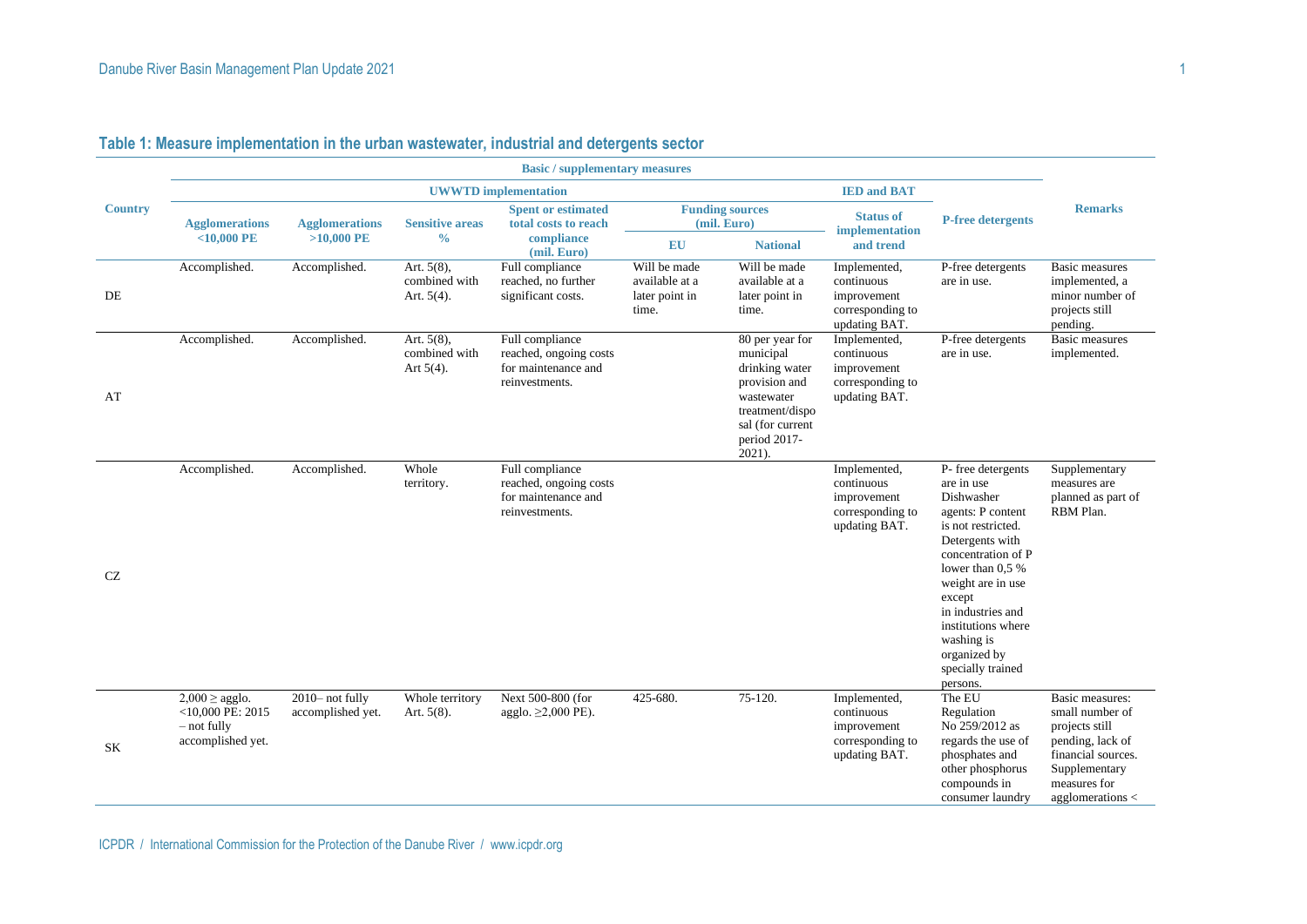|                | <b>Basic</b> / supplementary measures                               |                                                                                                                                                                                                                 |                                                                                                                                                                          |                                                                                                                                 |                                       |                                               |                                                                                |                                                                                                                                                                                                                                                     |                                                                                                                                                                                                                                                                       |  |  |
|----------------|---------------------------------------------------------------------|-----------------------------------------------------------------------------------------------------------------------------------------------------------------------------------------------------------------|--------------------------------------------------------------------------------------------------------------------------------------------------------------------------|---------------------------------------------------------------------------------------------------------------------------------|---------------------------------------|-----------------------------------------------|--------------------------------------------------------------------------------|-----------------------------------------------------------------------------------------------------------------------------------------------------------------------------------------------------------------------------------------------------|-----------------------------------------------------------------------------------------------------------------------------------------------------------------------------------------------------------------------------------------------------------------------|--|--|
|                |                                                                     |                                                                                                                                                                                                                 |                                                                                                                                                                          | <b>UWWTD</b> implementation                                                                                                     |                                       |                                               | <b>IED and BAT</b>                                                             |                                                                                                                                                                                                                                                     |                                                                                                                                                                                                                                                                       |  |  |
| <b>Country</b> | <b>Agglomerations</b>                                               | <b>Agglomerations</b>                                                                                                                                                                                           | <b>Sensitive areas</b>                                                                                                                                                   | <b>Spent or estimated</b><br>total costs to reach                                                                               | <b>Funding sources</b><br>(mil. Euro) |                                               | <b>Status of</b><br>implementation                                             | <b>P-free detergents</b>                                                                                                                                                                                                                            | <b>Remarks</b>                                                                                                                                                                                                                                                        |  |  |
|                | $<$ 10,000 PE                                                       | $>10,000$ PE                                                                                                                                                                                                    | $\frac{0}{0}$                                                                                                                                                            | compliance<br>(mil. Euro)                                                                                                       | <b>EU</b>                             | <b>National</b>                               | and trend                                                                      |                                                                                                                                                                                                                                                     |                                                                                                                                                                                                                                                                       |  |  |
|                |                                                                     |                                                                                                                                                                                                                 |                                                                                                                                                                          |                                                                                                                                 |                                       |                                               |                                                                                | detergents and<br>consumer<br>automatic<br>dishwasher<br>detergents will be<br>implemented.                                                                                                                                                         | 2,000 PE are<br>planned as part of<br>RBM Plan and SK<br>plan of the public<br>water supply and<br>canalization<br>systems<br>development.                                                                                                                            |  |  |
| HU             | Implemented by<br>31st Dec 2015<br>(normal area,<br>2000-15000 PE). | Implemented by<br>31st Dec 2015 in 3<br>steps:<br>31st Dec 2015<br>(normal area,<br>2000-15000 PE)<br>31st Dec 2010<br>(normal area above<br>15.000PE)<br>31st Dec 2008 in<br>sensitive area<br>10000-15000 PE. | On the basis of<br>Art 5 (8) 3<br>sensitive areas<br>were<br>designated.<br>From 2009 Art<br>5 (4) P and N<br>reduction rate<br>calculation<br>method is using<br>by HU. | 2405<br>$(2013-15).$                                                                                                            | 1563*<br>$(2013-15).$                 | 842*<br>$(2013-15).$                          | Implemented,<br>continuous<br>improvement<br>corresponding to<br>updating BAT. | Approx. 90%<br>assumed as P-free<br>by 2014 in<br>household<br>detergent' uses. In<br>2013 the<br>259/2004/EK<br>regulation came<br>into force, which<br>will have further<br>positive effect<br>using more P-free<br>household<br>detergent in HU. | *Estimation: app.<br>35% of the cost is<br>covered from<br>national, and app.<br>65 % from EU<br>sources.                                                                                                                                                             |  |  |
| <b>SI</b>      | 2010.                                                               | 2010.                                                                                                                                                                                                           | Art. $5(8)$ ;<br>Also: existing<br>$UWWTP = > 10$ ,<br>000 PE in<br>Danube Region<br>must upgrade<br>to tertiary<br>treatment till<br>August 2016.                       | More than 221.                                                                                                                  | More than 132.                        | More than 89.                                 | Implemented,<br>continuous<br>improvement<br>corresponding to<br>updating BAT. | Decree on the<br>implementation of<br>the Regulation<br>(EC) of the<br>European<br>Parliament and of<br>the Council on<br>detergents was<br>adopted (Official<br>Gazette of the<br>Republic of<br>Slovenia, Nos.<br>66/2005 and<br>$5/2015$ ).      | <b>Eastern Cohesion</b><br>Region: 15% of<br>the total cost is<br>covered from<br>national, and app.<br>85 % from EU<br>sources.<br><b>Western Cohesion</b><br>Region: 60 % of<br>the total cost is<br>covered from<br>national, and app.<br>40 % from EU<br>sources. |  |  |
| HR             | 2023 (for all of<br>remaining<br>agglomerations<br>above 2000 PE).  | 2018 (for<br>agglomerations<br>larger than 15.000<br>PE). 2020 (for<br>agglomerations<br>between 10.000                                                                                                         | Decision on<br>sensitive areas<br>was issued in<br>2010 and<br>renewed in<br>2015, without                                                                               | For Danube River<br>RBD: Total<br>construction costs is<br>currently estimated at<br>EUR 1765 million, by<br>means of which the | EU funds: EUR<br>1067 million.        | National funds:<br><b>EUR 698</b><br>million. | Implemented,<br>continuous<br>improvement<br>corresponding to<br>updating BAT. | EU legislation<br>concerning the<br>detergents is<br>transposed into<br>Croatian<br>legislation. No                                                                                                                                                 |                                                                                                                                                                                                                                                                       |  |  |

ICPDR / International Commission for the Protection of the Danube River / www.icpdr.org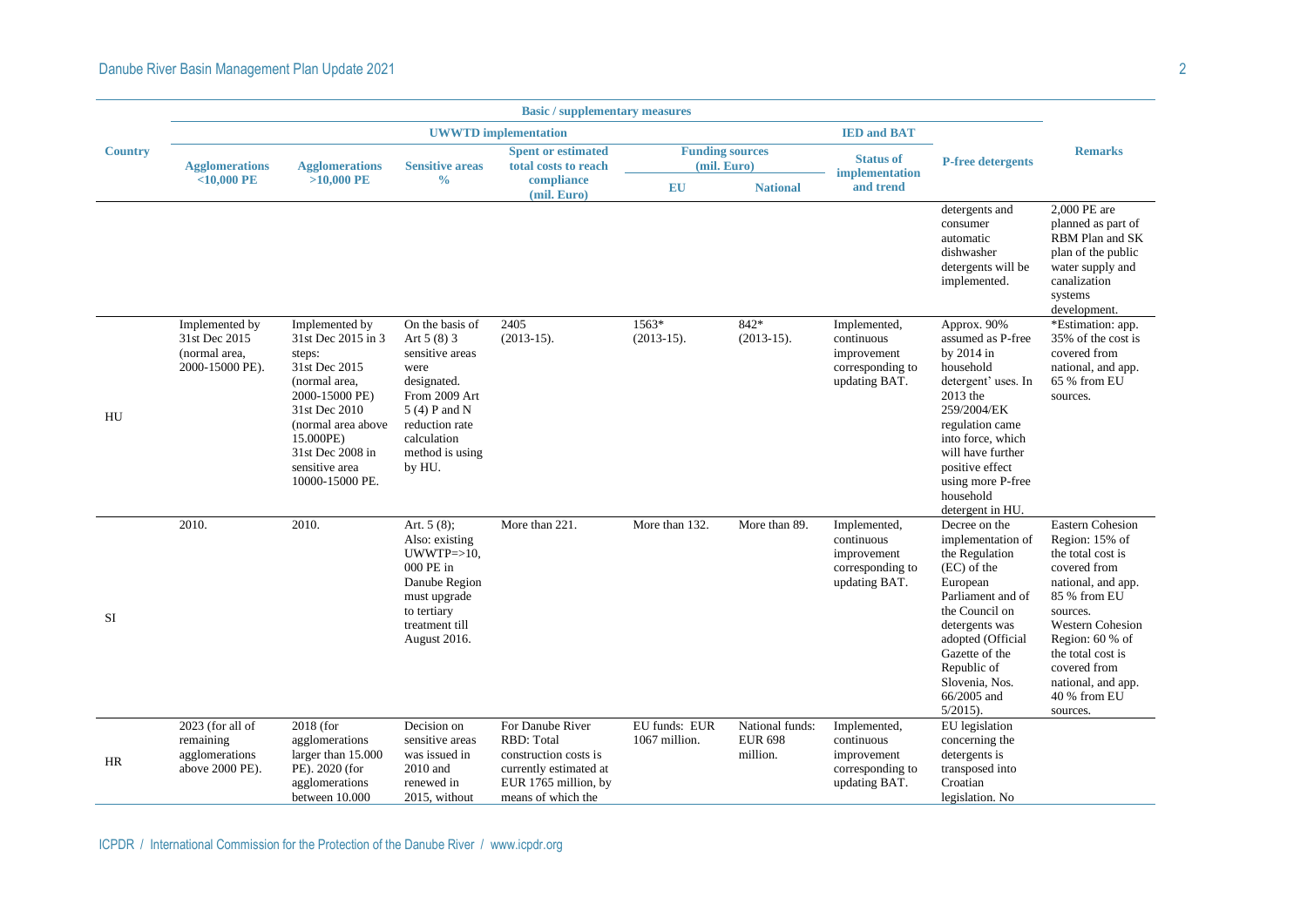|                | <b>Basic / supplementary measures</b> |                                                                                                                                                      |                                                                                                                                                                                                                                                                                                                                                                                 |                                                                                                                                                                                                                                                                                                                                                                                                                                                                                                           |                    |                                       |                                                                                                                                                                         |                                                                                                                                                                                                                                                                                                                                |                                                                                                                                                                                                                                          |  |  |  |
|----------------|---------------------------------------|------------------------------------------------------------------------------------------------------------------------------------------------------|---------------------------------------------------------------------------------------------------------------------------------------------------------------------------------------------------------------------------------------------------------------------------------------------------------------------------------------------------------------------------------|-----------------------------------------------------------------------------------------------------------------------------------------------------------------------------------------------------------------------------------------------------------------------------------------------------------------------------------------------------------------------------------------------------------------------------------------------------------------------------------------------------------|--------------------|---------------------------------------|-------------------------------------------------------------------------------------------------------------------------------------------------------------------------|--------------------------------------------------------------------------------------------------------------------------------------------------------------------------------------------------------------------------------------------------------------------------------------------------------------------------------|------------------------------------------------------------------------------------------------------------------------------------------------------------------------------------------------------------------------------------------|--|--|--|
|                |                                       |                                                                                                                                                      |                                                                                                                                                                                                                                                                                                                                                                                 | <b>UWWTD</b> implementation                                                                                                                                                                                                                                                                                                                                                                                                                                                                               |                    |                                       | <b>IED and BAT</b>                                                                                                                                                      |                                                                                                                                                                                                                                                                                                                                |                                                                                                                                                                                                                                          |  |  |  |
| <b>Country</b> | <b>Agglomerations</b>                 | <b>Agglomerations</b>                                                                                                                                | <b>Sensitive areas</b>                                                                                                                                                                                                                                                                                                                                                          | <b>Spent or estimated</b><br>total costs to reach                                                                                                                                                                                                                                                                                                                                                                                                                                                         |                    | <b>Funding sources</b><br>(mil. Euro) | <b>Status of</b><br>implementation                                                                                                                                      | <b>P-free detergents</b>                                                                                                                                                                                                                                                                                                       | <b>Remarks</b>                                                                                                                                                                                                                           |  |  |  |
|                | $<$ 10,000 PE                         | $>10,000$ PE                                                                                                                                         | $\frac{6}{6}$                                                                                                                                                                                                                                                                                                                                                                   | compliance<br>(mil. Euro)                                                                                                                                                                                                                                                                                                                                                                                                                                                                                 | EU                 | <b>National</b>                       | and trend                                                                                                                                                               |                                                                                                                                                                                                                                                                                                                                |                                                                                                                                                                                                                                          |  |  |  |
|                |                                       | and 15.000 PE - in<br>sensitive areas).                                                                                                              | any changes.<br>Continental<br>part of Croatia<br>belonging to<br>Danube river<br>basin is entirely<br>declared as<br>catchment area<br>of sensitive<br>area due to<br>eutrophication<br>of the Danube<br>Delta.<br>Therefore,<br>more advanced<br>treatment with<br>nitrogen and<br>phosphorus<br>removal is<br>required in all<br>agglomerations<br>larger than<br>10.000 PE. | Republic of Croatia<br>would comply with the<br>requirements of the<br>Urban Waste Water<br><b>Treatment Directive.</b><br>Estimation refers to<br>the period up to the<br>end of 2027. and<br>includes costs for<br>building collecting<br>system and/or WWTP.<br>The greatest<br>investments are<br>expected in the period<br>$2024 - 2027$ ,<br>amounting to slightly<br>more than EUR 315<br>million per year,<br>depending on the<br>availability of<br>financial, technical<br>and human resources. |                    |                                       |                                                                                                                                                                         | production of $P -$<br>detergents.                                                                                                                                                                                                                                                                                             |                                                                                                                                                                                                                                          |  |  |  |
| BA             |                                       |                                                                                                                                                      |                                                                                                                                                                                                                                                                                                                                                                                 |                                                                                                                                                                                                                                                                                                                                                                                                                                                                                                           | No data available. |                                       |                                                                                                                                                                         |                                                                                                                                                                                                                                                                                                                                |                                                                                                                                                                                                                                          |  |  |  |
| ME             |                                       |                                                                                                                                                      |                                                                                                                                                                                                                                                                                                                                                                                 |                                                                                                                                                                                                                                                                                                                                                                                                                                                                                                           | No data available. |                                       |                                                                                                                                                                         |                                                                                                                                                                                                                                                                                                                                |                                                                                                                                                                                                                                          |  |  |  |
| RS             | Not accomplished.                     | Proposed to be<br>implemented by<br>31 Dec. 2032 for<br>agglomerations of<br>more than 50 000<br>PE and by 31 Dec<br>2037 of more than<br>10 000 PE. | As regards<br>designation of<br>sensitive areas.<br>the UWWTD<br>DSIP proposed<br>that Serbia<br>applies the<br>provisions of<br>Article $5(8)$ , i.e.<br>more stringent<br>treatment on<br>the entire<br>territory.                                                                                                                                                            | <b>Estimated by</b><br><b>UWWTD DSIP:</b><br>estimated at approx.<br>4.3 billion EUR for all<br>agglomerations more<br>than 2000 PE.                                                                                                                                                                                                                                                                                                                                                                      | Unknown.           | Unknown.                              | 46 permits have<br>been issued out of<br><b>227 IPPC</b><br>installations.<br>Drafting of the<br>New law, in<br>correlation with<br>IED, in progress.<br>Slow progress. | P free detergents<br>are in use<br>(Rulebook on<br>detergents, 2015).<br>As of January, 1st<br>2018, dishwasher<br>detergents shall<br>not be placed on<br>the market if the<br>total content of<br>phosphorus in<br>detergent is equal<br>to or greater than<br>$0,3$ grams in the<br>standard dosage as<br>defined in Part 1 | The projection of<br>funding sources by<br><b>UWWTD DSIP:</b><br>the share of the<br>EU funds equals to<br>арргох. 50-60%,<br>national funds<br>(state and local)<br>to20-30% and<br>loans to 20% of<br>the overall<br>investment needs. |  |  |  |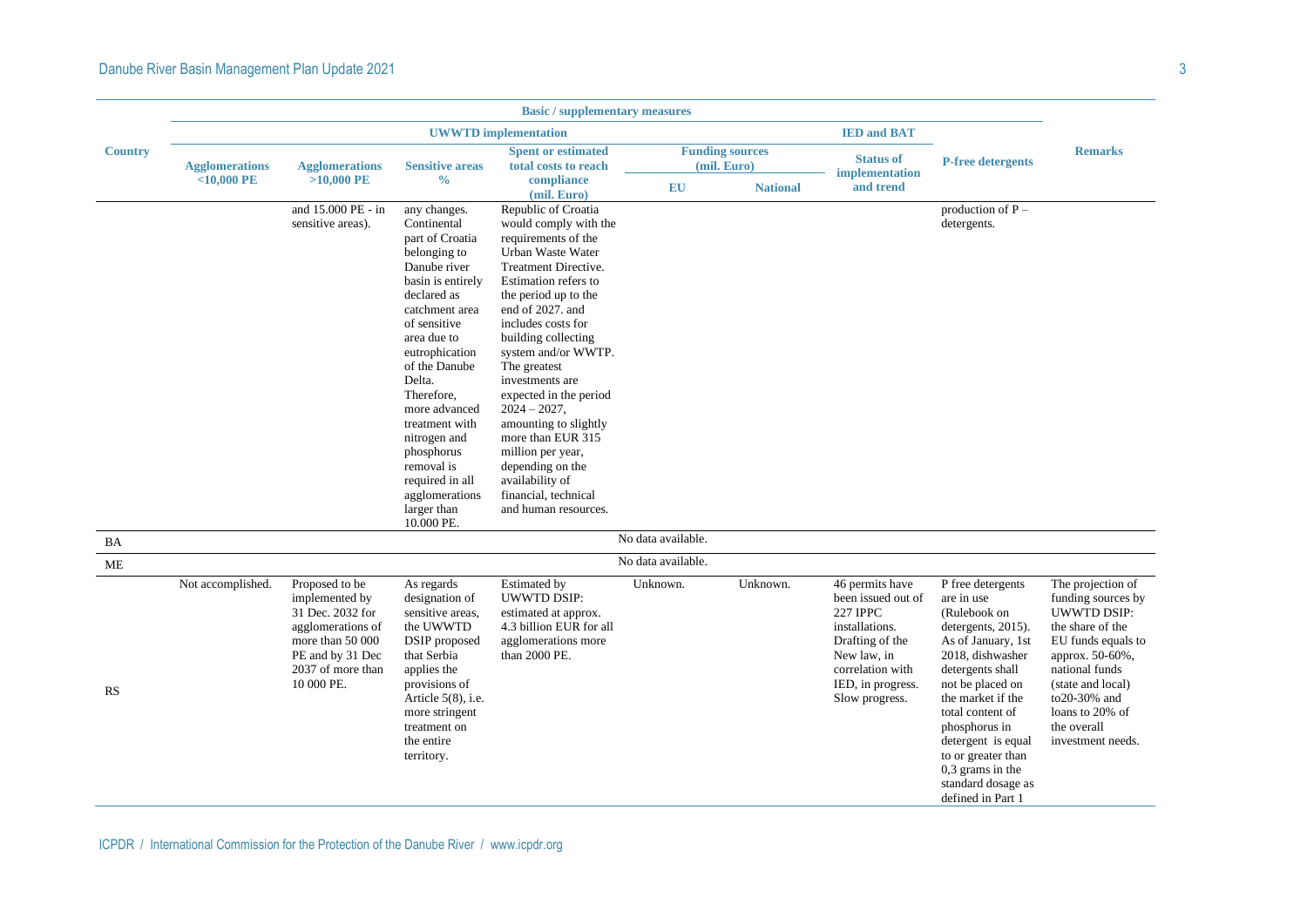### Danube River Basin Management Plan Update 2021 **Annual Accord 2003** 4

|                | <b>Basic / supplementary measures</b>                                                                                                           |                                                                                                                           |                                                                                                                                                                                         |                                                                                                                                                                                             |                                                                                        |                                                                                                                                                                 |                                                                                |                                                                                                                                                                                                                                                                                                                                                                                                                                                                                                                                                                                                                                                                    |                |  |  |
|----------------|-------------------------------------------------------------------------------------------------------------------------------------------------|---------------------------------------------------------------------------------------------------------------------------|-----------------------------------------------------------------------------------------------------------------------------------------------------------------------------------------|---------------------------------------------------------------------------------------------------------------------------------------------------------------------------------------------|----------------------------------------------------------------------------------------|-----------------------------------------------------------------------------------------------------------------------------------------------------------------|--------------------------------------------------------------------------------|--------------------------------------------------------------------------------------------------------------------------------------------------------------------------------------------------------------------------------------------------------------------------------------------------------------------------------------------------------------------------------------------------------------------------------------------------------------------------------------------------------------------------------------------------------------------------------------------------------------------------------------------------------------------|----------------|--|--|
|                |                                                                                                                                                 |                                                                                                                           |                                                                                                                                                                                         | <b>UWWTD</b> implementation                                                                                                                                                                 |                                                                                        |                                                                                                                                                                 | <b>IED and BAT</b>                                                             |                                                                                                                                                                                                                                                                                                                                                                                                                                                                                                                                                                                                                                                                    |                |  |  |
| <b>Country</b> | <b>Agglomerations</b>                                                                                                                           | <b>Agglomerations</b>                                                                                                     | <b>Sensitive areas</b>                                                                                                                                                                  | <b>Spent or estimated</b><br>total costs to reach                                                                                                                                           |                                                                                        | <b>Funding sources</b><br>(mil. Euro)                                                                                                                           | <b>Status of</b><br>implementation                                             | <b>P-free detergents</b>                                                                                                                                                                                                                                                                                                                                                                                                                                                                                                                                                                                                                                           | <b>Remarks</b> |  |  |
|                | $<$ 10,000 PE                                                                                                                                   | $>10,000$ PE                                                                                                              | $\frac{0}{0}$                                                                                                                                                                           | compliance<br>(mil. Euro)                                                                                                                                                                   | <b>EU</b>                                                                              | <b>National</b>                                                                                                                                                 | and trend                                                                      |                                                                                                                                                                                                                                                                                                                                                                                                                                                                                                                                                                                                                                                                    |                |  |  |
|                |                                                                                                                                                 |                                                                                                                           |                                                                                                                                                                                         |                                                                                                                                                                                             |                                                                                        |                                                                                                                                                                 |                                                                                | B of Annex 2,<br>(Rulebook on<br>detergents, 2015).                                                                                                                                                                                                                                                                                                                                                                                                                                                                                                                                                                                                                |                |  |  |
| <b>BG</b>      | 2014 for<br>agglomerations<br>between 2000 -<br>10,000 PE<br>according to the<br><b>EU</b> Accession<br>Treaty - not fully<br>accomplished yet. | 2010 for<br>agglomerations<br>$>10,000$ PE<br>according to the<br>EU Accession<br>Treaty - not fully<br>accomplished yet. | Art. $5(1)$ is<br>applied<br>100% - whole<br>Bulgarian part<br>of the Danube<br><b>River District is</b><br>identified as<br>sensitive areas<br>or catchments<br>of sensitive<br>areas. | Estimated total cost at<br>31-12-2018 to reach<br>compliance (Report<br>under art 17 of the<br>UWWTD:<br>Investments in<br>sewerage networks-<br>1235.<br>Investments in WWTP<br>$-282,22.$ | Investments in<br>sewerage<br>networks -<br>433,63.<br>Investments in<br>WWTP - 79,17. | Investments in<br>sewerage<br>networks -<br>801,37.<br>Investments in<br>WWTP-<br>201,36;<br>(National co-<br>finance for EU<br>Fund, Loans,<br>Other sources). | Implemented,<br>continuous<br>improvement<br>corresponding to<br>updating BAT. | P free detergents<br>are in use<br>The measures<br>implementing EC<br>Regulation<br>N <sup>o</sup> 648/2004 are<br>introduced in<br>Chapter Three of<br>the Law on<br>Protection against<br>the Harmful<br>Impact of<br>Chemical<br>Substances and<br>Mixtures, and<br>since 2015<br>according to<br>Article 25, item<br>17a of control<br>under this<br>Regulation shall<br>comply with the<br>requirements for<br>the restriction of<br>the use of<br>phosphates and<br>other phosphorus<br>compounds in<br>consumer laundry<br>detergents and<br>consumer<br>detergents for<br>automatic<br>dishwashers in<br>accordance with<br>Regulation (EU)<br>(259/2012). |                |  |  |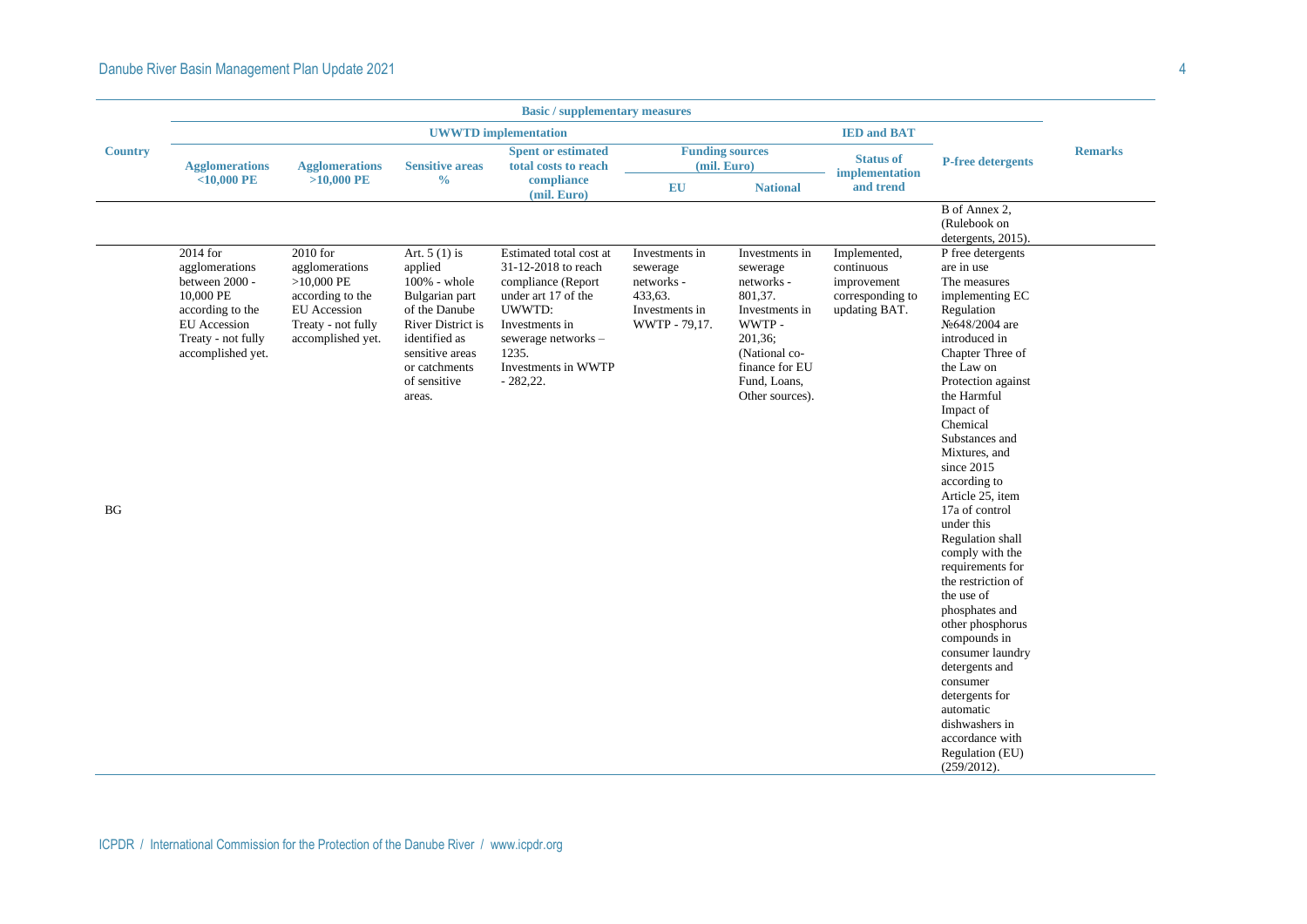|                | <b>Basic</b> / supplementary measures                                                                           |                                                                                                  |                                                                            |                                                                                                                                                                                                                                                                                                                                                                                                    |                                                                                                                                                                                                                                                                                                                                                                                                                                                                                                                                                                                                                                               |                                                                                                                                                                                                                                                                                                                                                                                                                                      |                                                                                                                                                                              |                                                                                                                                                                                                                                                                                                                                                                                            |                                                                                           |  |  |
|----------------|-----------------------------------------------------------------------------------------------------------------|--------------------------------------------------------------------------------------------------|----------------------------------------------------------------------------|----------------------------------------------------------------------------------------------------------------------------------------------------------------------------------------------------------------------------------------------------------------------------------------------------------------------------------------------------------------------------------------------------|-----------------------------------------------------------------------------------------------------------------------------------------------------------------------------------------------------------------------------------------------------------------------------------------------------------------------------------------------------------------------------------------------------------------------------------------------------------------------------------------------------------------------------------------------------------------------------------------------------------------------------------------------|--------------------------------------------------------------------------------------------------------------------------------------------------------------------------------------------------------------------------------------------------------------------------------------------------------------------------------------------------------------------------------------------------------------------------------------|------------------------------------------------------------------------------------------------------------------------------------------------------------------------------|--------------------------------------------------------------------------------------------------------------------------------------------------------------------------------------------------------------------------------------------------------------------------------------------------------------------------------------------------------------------------------------------|-------------------------------------------------------------------------------------------|--|--|
|                |                                                                                                                 |                                                                                                  |                                                                            | <b>UWWTD</b> implementation                                                                                                                                                                                                                                                                                                                                                                        |                                                                                                                                                                                                                                                                                                                                                                                                                                                                                                                                                                                                                                               |                                                                                                                                                                                                                                                                                                                                                                                                                                      | <b>IED and BAT</b>                                                                                                                                                           |                                                                                                                                                                                                                                                                                                                                                                                            |                                                                                           |  |  |
| <b>Country</b> | <b>Agglomerations</b>                                                                                           | <b>Agglomerations</b>                                                                            | <b>Sensitive areas</b>                                                     | <b>Spent or estimated</b><br>total costs to reach                                                                                                                                                                                                                                                                                                                                                  | <b>Funding sources</b><br>(mil. Euro)                                                                                                                                                                                                                                                                                                                                                                                                                                                                                                                                                                                                         |                                                                                                                                                                                                                                                                                                                                                                                                                                      | <b>Status of</b><br>implementation                                                                                                                                           | <b>P-free detergents</b>                                                                                                                                                                                                                                                                                                                                                                   | <b>Remarks</b>                                                                            |  |  |
|                | $<$ 10,000 PE                                                                                                   | $>10,000$ PE                                                                                     | $\frac{0}{0}$                                                              | compliance<br>(mil. Euro)                                                                                                                                                                                                                                                                                                                                                                          | <b>EU</b>                                                                                                                                                                                                                                                                                                                                                                                                                                                                                                                                                                                                                                     | <b>National</b>                                                                                                                                                                                                                                                                                                                                                                                                                      | and trend                                                                                                                                                                    |                                                                                                                                                                                                                                                                                                                                                                                            |                                                                                           |  |  |
| <b>RO</b>      | 2018 for<br>agglomerations<br>between 2000 -<br>10,000 PE<br>according to the<br><b>EU</b> Accession<br>Treaty. | 2015 for<br>agglomerations<br>$>10,000$ PE<br>according to the<br><b>EU</b> Accession<br>Treaty. | Whole<br>territory. Art 5<br>$(2)$ . Art 5 $(8)$ .                         | 13,400 (including<br>agglomerations<br>between 2000 -10,000<br>PE) according to the<br>Accession Treaty.<br>17,371 (starting with<br>2007, for all<br>agglomerations, basic<br>and supplementary<br>measures) according to<br>the draft of third<br>National RBM Plan,<br>out of which 5,909<br>until 2021, 9.741 until<br>2027 and 1,721 after<br>2027 for basic and<br>supplementary<br>measure. | 2700 (Cohesion<br>Fund for the<br>period 2007-<br>$2013$ ) in the<br>frame of the<br>Sectoral<br>Operational<br>Program for<br>Environment.<br>2420 (Cohesion<br>Fund for the<br>period 2014-<br>$2020$ ) in the<br>frame of the<br>Operational<br>Program for<br>Large<br>Infrastructure.<br>2130 (FEDR for<br>the period 2021-<br>$2027$ ) in the<br>frame of the<br>Operational<br>Program for<br>Sustainable<br>Development.<br>475 (funds from<br><b>European Facility</b><br>for Recovery and<br>Resilience in the<br>period 2021-<br>$2026$ ) in the<br>frame of National<br>Plan for<br>Recovery and<br>Resilience 2021-<br>$2026$ ). | 500 (National<br>co-finance for<br>EU Fund 2007-<br>2013). 1792<br>(Loans at<br>different<br>International<br>Finance<br>Institutions for<br>the period<br>2006-2009).<br>427 (National<br>co-finance for<br>EU Fund 2014-<br>2020). 376<br>(National co-<br>finance for EU<br>Fund 2021-<br>2027). 234<br>(Loans at<br>different<br>International<br>Finance<br>Institutions for<br>the period<br>2021-2027).<br>493 (EU<br>loans). | Under<br>implementation<br>(maximum<br>transition period<br>obtained<br>December 2015).<br>Continuous<br>improvement<br>corresponding to<br>IPPC permits and<br>IED permits. | The decrease in<br>trend of average<br>% of P in AWM<br>detergents is<br>continuing.<br>Romania will<br>implement the<br>provisions of the<br>EU Regulation No<br>259/2012 as<br>regards the use of<br>phosphates and<br>other phosphorus<br>compounds in<br>consumer laundry<br>detergents and<br>consumer<br>automatic<br>dishwasher<br>detergents<br>(deadline 31st)<br>December 2016). | In progress.                                                                              |  |  |
| MD             | Not accomplished.                                                                                               | Not accomplished.                                                                                | Methodology<br>for<br>identification of<br>sensitive areas<br>was approved | 1.Develop and<br>approve new design<br>and construction rules<br>for small-scale<br>sanitation systems (up)                                                                                                                                                                                                                                                                                        | 1.25,000, 2.<br>25,510, 3.5,765.                                                                                                                                                                                                                                                                                                                                                                                                                                                                                                                                                                                                              |                                                                                                                                                                                                                                                                                                                                                                                                                                      | 1. In progress, 2.<br>In progress, 3. In<br>progress.                                                                                                                        | P containing<br>detergents are still<br>in use, legal<br>provisions do not<br>exist.                                                                                                                                                                                                                                                                                                       | There exists no<br>national statistics<br>on UWWTP<br>implementation /<br>not applicable. |  |  |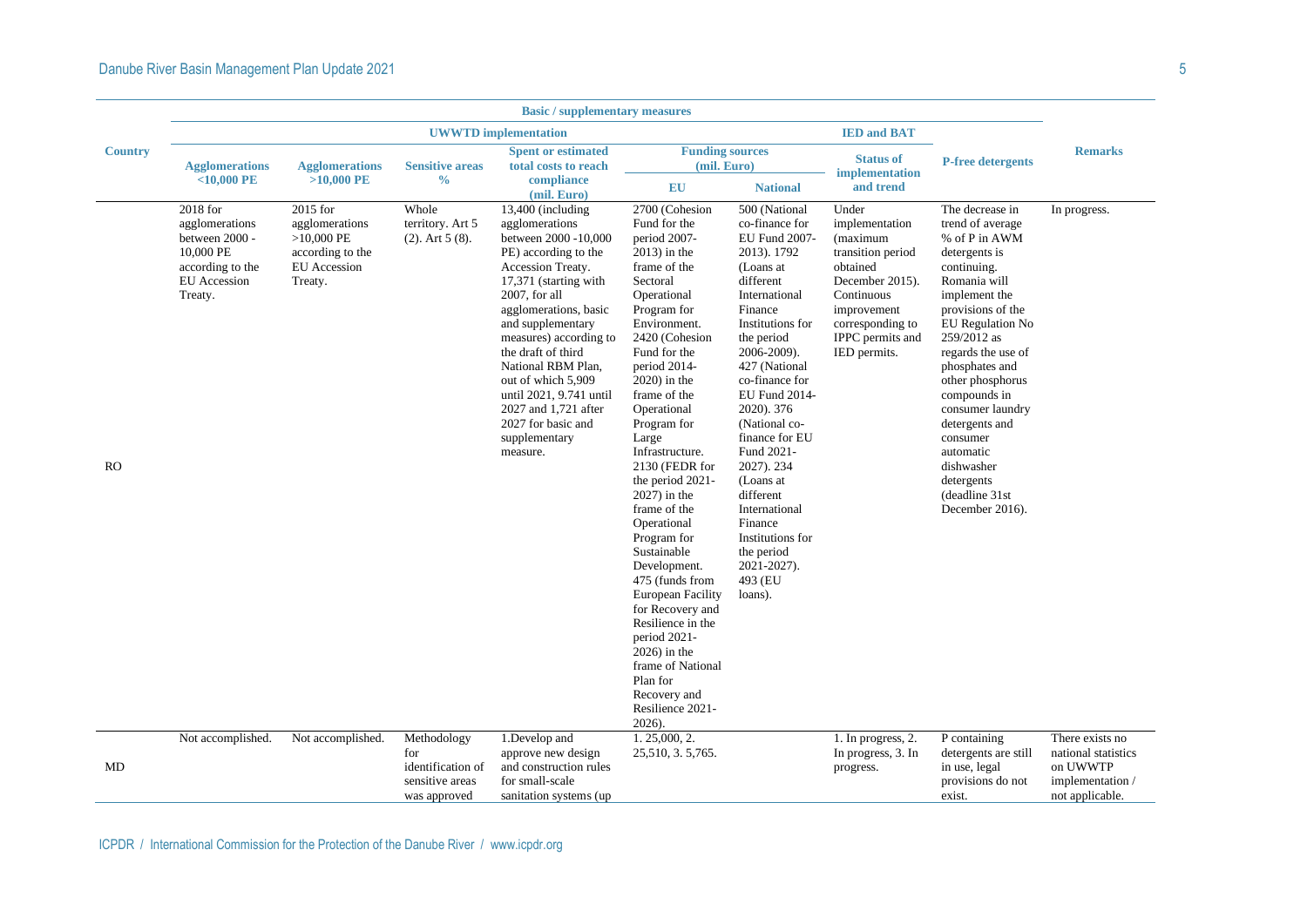|                | <b>Basic / supplementary measures</b> |                       |                                                                                                                                                                                                                                                                                                                                                                                                           |                                                                                                                                                                                                                                                                                                                                                                                                                                                                                                                                                                                                             |           |                                       |                                    |                          |                |  |
|----------------|---------------------------------------|-----------------------|-----------------------------------------------------------------------------------------------------------------------------------------------------------------------------------------------------------------------------------------------------------------------------------------------------------------------------------------------------------------------------------------------------------|-------------------------------------------------------------------------------------------------------------------------------------------------------------------------------------------------------------------------------------------------------------------------------------------------------------------------------------------------------------------------------------------------------------------------------------------------------------------------------------------------------------------------------------------------------------------------------------------------------------|-----------|---------------------------------------|------------------------------------|--------------------------|----------------|--|
|                |                                       |                       |                                                                                                                                                                                                                                                                                                                                                                                                           | <b>UWWTD</b> implementation                                                                                                                                                                                                                                                                                                                                                                                                                                                                                                                                                                                 |           |                                       | <b>IED and BAT</b>                 |                          |                |  |
| <b>Country</b> | <b>Agglomerations</b>                 | <b>Agglomerations</b> | <b>Sensitive areas</b>                                                                                                                                                                                                                                                                                                                                                                                    | <b>Spent or estimated</b><br>total costs to reach                                                                                                                                                                                                                                                                                                                                                                                                                                                                                                                                                           |           | <b>Funding sources</b><br>(mil. Euro) | <b>Status of</b><br>implementation | <b>P-free detergents</b> | <b>Remarks</b> |  |
|                | $<$ 10,000 PE                         | $>10,000$ PE          | $\frac{0}{0}$                                                                                                                                                                                                                                                                                                                                                                                             | compliance<br>(mil. Euro)                                                                                                                                                                                                                                                                                                                                                                                                                                                                                                                                                                                   | <b>EU</b> | <b>National</b>                       | and trend                          |                          |                |  |
|                |                                       |                       | by GD #736/<br>2020; sensitive<br>zones are<br>preliminary<br>determined,<br>and its share in<br>the Danube-<br>Prut basin is<br>around 70% of<br>the whole<br>territory. Yet,<br>official<br>designation of<br>sensitive areas<br>is to be<br>occurred<br>simultaneously<br>with approval<br>of the 2nd<br>Danube-Prut<br><b>River Basin</b><br>Management<br>Plan by the end<br>of 2021, the<br>latest. | to 2,000 PE),<br>including on-site<br>sanitation/ design and<br>construction of<br>outdoor water supply<br>systems for small<br>settlements with<br>consumption below<br>200 m3/day; 2.<br>Prepare design<br>documentation and<br>build sanitation<br>infrastructure in<br>Leova, Cahul,<br>Ungheni, Riscani,<br>Falesti, Cantemir<br>districts 3. Prepare<br>design documentation<br>and build sanitation<br>infrastructure in the<br>town of Cantemir<br>(source: Amendments<br>to GD #. 199/2014 on<br>Approval of the Water<br>Supply and Sanitation<br>Strategy (2014-2028)/<br>including Action Plan. |           |                                       |                                    |                          |                |  |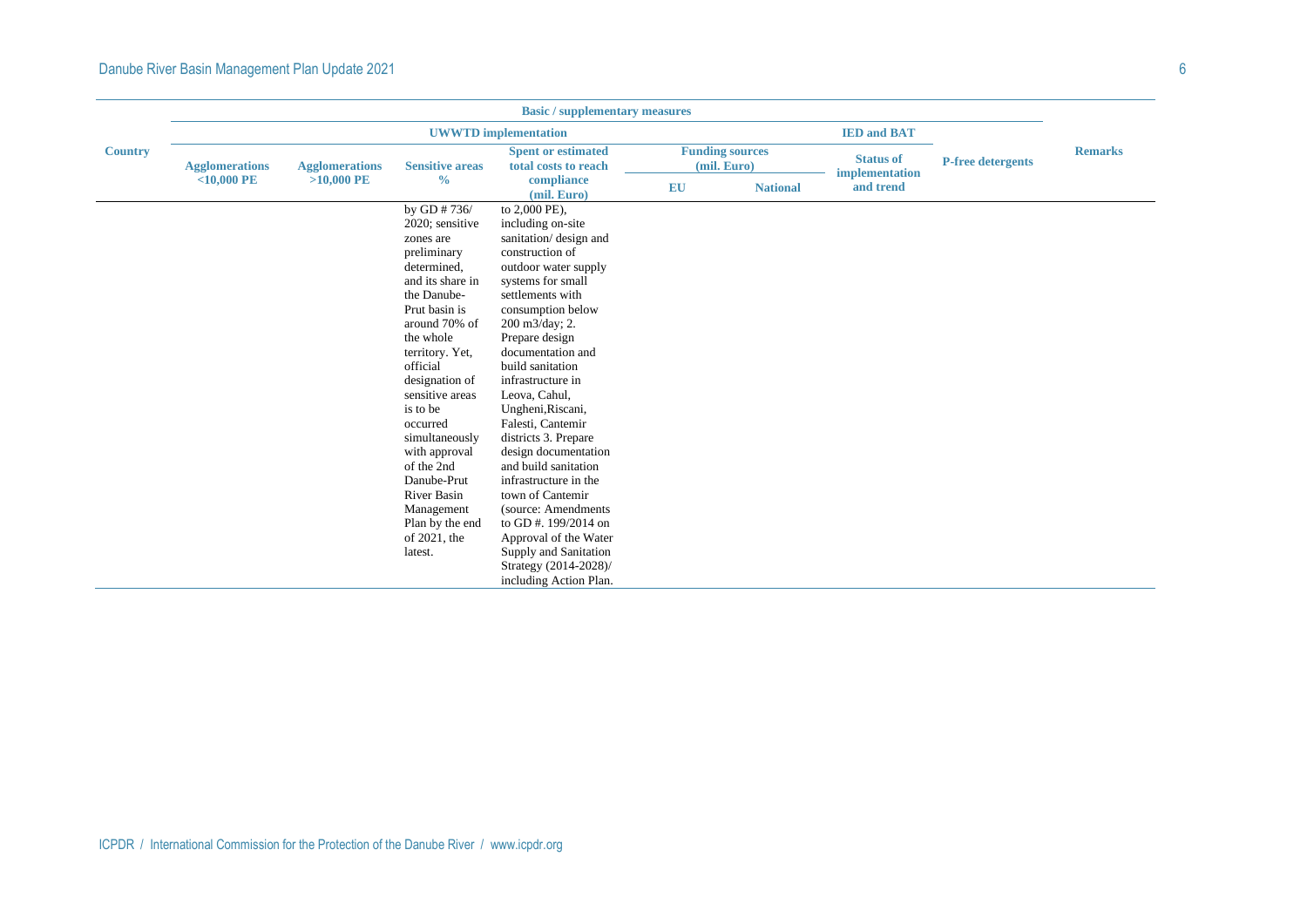|                | <b>Basic / supplementary measures</b>  |                                       |                                                                                                                                                                                                                                                                    |                                                                         |                                                                                                                                                                                                                                    |                                                                                                                                                                                                                                                                                                                                                                                                                                                                                                                                                                                   |                                                                                                                                                                                                                                                                                                                                                                              |                                                                                                                                                                                                                                                                                                                                                                                                                                               |                                                                                                                   |  |  |  |
|----------------|----------------------------------------|---------------------------------------|--------------------------------------------------------------------------------------------------------------------------------------------------------------------------------------------------------------------------------------------------------------------|-------------------------------------------------------------------------|------------------------------------------------------------------------------------------------------------------------------------------------------------------------------------------------------------------------------------|-----------------------------------------------------------------------------------------------------------------------------------------------------------------------------------------------------------------------------------------------------------------------------------------------------------------------------------------------------------------------------------------------------------------------------------------------------------------------------------------------------------------------------------------------------------------------------------|------------------------------------------------------------------------------------------------------------------------------------------------------------------------------------------------------------------------------------------------------------------------------------------------------------------------------------------------------------------------------|-----------------------------------------------------------------------------------------------------------------------------------------------------------------------------------------------------------------------------------------------------------------------------------------------------------------------------------------------------------------------------------------------------------------------------------------------|-------------------------------------------------------------------------------------------------------------------|--|--|--|
|                |                                        |                                       |                                                                                                                                                                                                                                                                    | <b>UWWTD</b> implementation                                             |                                                                                                                                                                                                                                    |                                                                                                                                                                                                                                                                                                                                                                                                                                                                                                                                                                                   | <b>IED and BAT</b>                                                                                                                                                                                                                                                                                                                                                           |                                                                                                                                                                                                                                                                                                                                                                                                                                               |                                                                                                                   |  |  |  |
| <b>Country</b> | <b>Agglomerations</b><br>$<$ 10,000 PE | <b>Agglomerations</b><br>$>10,000$ PE | <b>Sensitive areas</b><br>$\frac{0}{0}$                                                                                                                                                                                                                            | <b>Spent or estimated</b><br>total costs to reach<br>compliance         | <b>Funding sources</b><br>(mil. Euro)<br><b>EU</b>                                                                                                                                                                                 | <b>National</b>                                                                                                                                                                                                                                                                                                                                                                                                                                                                                                                                                                   | <b>Status of</b><br>implementation<br>and trend                                                                                                                                                                                                                                                                                                                              | <b>P-free detergents</b>                                                                                                                                                                                                                                                                                                                                                                                                                      | <b>Remarks</b>                                                                                                    |  |  |  |
| UA             | Not accomplished.                      | Not accomplished.                     | Not designated.<br>Criteria for<br>designation are<br>defined and<br>approved by<br>MENR Order #<br>$6$ "On<br>calculating the<br>population<br>equivalent and<br>approving the<br>criteria for<br>identification of<br>sensitive and<br>less sensitive<br>areas". | (mil. Euro)<br>35,000 million Euro<br>(estimated for whole<br>country). | <b>IBRD</b> are<br>implementing the<br>Second Urban<br>Infrastructure<br>Project -related<br>to the water<br>supply, sewerage<br>and solid waste<br>management<br>2014-2023. in 11<br>cities. The budget<br>is 350 million<br>USD. | The National<br>Drinking<br>Water<br>Programme for<br>years 2011-<br>2021. The<br>programme<br>was adopted<br>20th of<br>October 2011<br>N3933-VI).<br>The amount of<br>funding was<br>9471,7 million<br>UAH. The<br>Drinking<br>Water<br>Programme<br>was constantly<br>underfunded<br>and finally was<br>stopped in<br>2018. The<br>government<br>approved the<br>concept of a<br>new program<br>"Drinking<br>water of<br>Ukraine" until<br>2026. The<br>approximate<br>amount of<br>funding for the<br>program will<br>be 28 588.6<br>million UAH<br>(about 950 mil.<br>Euro). | Annex XXX to<br>the EU-Ukraine<br>Association<br>Agreement; IED<br>transposition<br>$deadline - 2016.$<br>Concept for the<br>Implementation<br>of the State<br>Policy in the Area<br>of Industrial<br>Pollution (IED<br>Concept),<br>approved by the<br>Cabinet of<br>Ministers of<br>Ukraine on 22<br>May 2019. Draft<br><b>IED Law</b><br>registered in the<br>Parliament. | Resolution of the<br>Cabinet of<br>Ministers of<br>Ukraine of 02<br>June 2021 # 575<br>(amendments to<br>the Technical<br>Regulation<br>limiting the<br>content of<br>phosphates and<br>other phosphorus<br>compounds in<br>detergents)<br>New limits from<br>21.12.2023:<br>Detergent $\leq 0.2$ g/<br>standard dosage<br>Detergent for<br>industry detergent<br>$\leq 0.1 \%$<br>Dishwasher<br>detergent $\leq 0, 1, g$<br>standard dosage. | In July 2021 the<br>Parliament failed<br>to adopt the draft<br>IED Law (ref.<br>$4167$ ) in the first<br>reading. |  |  |  |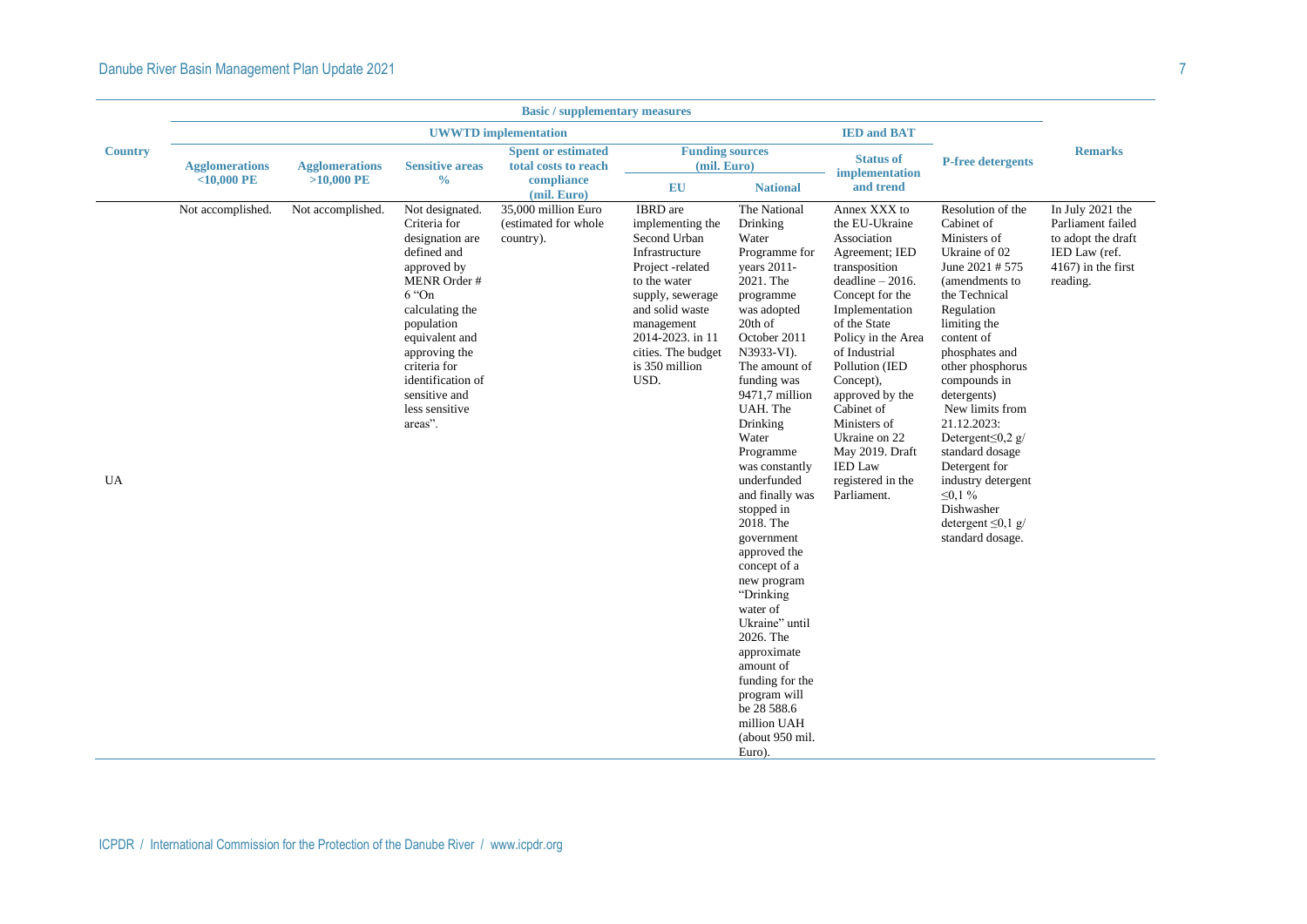|                | <b>Total number of</b><br>agglomerations* and PE for<br>which urban wastewater<br>collection system** and/or<br>wastewater treatment<br>plant*** have been |                               | <b>Total</b><br>investment<br>costs between<br><b>2006</b> and |                                        |                               | <b>Planned and on-going projects</b>              |                               |                                                                                                                                                                                                                                                                                                                                                                                                                                                                                                                                    |  |  |
|----------------|------------------------------------------------------------------------------------------------------------------------------------------------------------|-------------------------------|----------------------------------------------------------------|----------------------------------------|-------------------------------|---------------------------------------------------|-------------------------------|------------------------------------------------------------------------------------------------------------------------------------------------------------------------------------------------------------------------------------------------------------------------------------------------------------------------------------------------------------------------------------------------------------------------------------------------------------------------------------------------------------------------------------|--|--|
| <b>Country</b> | constructed, extended or<br>installed from 2006 to 2021<br>(completed projects)                                                                            |                               | 2021 ****                                                      | Planning ongoing at the end of<br>2021 |                               | <b>Construction ongoing at the end</b><br>of 2021 |                               | <b>Remarks</b>                                                                                                                                                                                                                                                                                                                                                                                                                                                                                                                     |  |  |
|                | Number of<br>agglomerations                                                                                                                                | <b>Generated</b><br>load (PE) | <b>Euro</b>                                                    | Number of<br>agglomerations            | <b>Generated</b><br>load (PE) | Number of<br>agglomerations                       | <b>Generated</b><br>load (PE) |                                                                                                                                                                                                                                                                                                                                                                                                                                                                                                                                    |  |  |
| DE             | 1.809                                                                                                                                                      | 2,284,184                     | 3,665,778,028                                                  | 166                                    | 5,123,247                     | 55                                                | 600,700                       |                                                                                                                                                                                                                                                                                                                                                                                                                                                                                                                                    |  |  |
| AT             | 1,823                                                                                                                                                      | $3,260,088$ <sup>1</sup>      | 5,060,221,764                                                  |                                        |                               |                                                   |                               | 2006-2021: costs for construction, extension and rehabilitation of<br>wwtp and for construction and rehabilitation of collection systems; <sup>1</sup><br>additional PE served due to investments                                                                                                                                                                                                                                                                                                                                  |  |  |
| CZ             | 231                                                                                                                                                        | 2,060,000                     | 897,000,000                                                    | $531+$                                 |                               | $279+$                                            | 394,300                       | Investment 2007-2020, ongoing projects harmonise with planning, $+$<br>includes all agglomerations (all municipalities)                                                                                                                                                                                                                                                                                                                                                                                                            |  |  |
| SK             | 327                                                                                                                                                        | 3,572,300                     | 1,841,183,000                                                  |                                        |                               |                                                   |                               | 2006-2020 (agglomerations $\geq$ 2000 PE)                                                                                                                                                                                                                                                                                                                                                                                                                                                                                          |  |  |
| HU             | 811                                                                                                                                                        | 13,876,718                    | 6,667,000,000                                                  | 158                                    | 2,254,273                     | 85                                                | 214,466                       | 2006-2016, costs include on-going projects                                                                                                                                                                                                                                                                                                                                                                                                                                                                                         |  |  |
| <b>SI</b>      | 68                                                                                                                                                         | 543,722                       | 424,000,000                                                    |                                        | 3,147                         | $\overline{4}$                                    | 11,063                        | Costs: data refer to the total financial expenditures (construction,<br>reconstruction, investment maintenance) for urban wastewater<br>collection from 2013-2018 for agglomerations above 2.000 p.e. Data<br>on agglomerations refer to time period 1.1.2010-31.12.2018 for<br>aggl>2.000 PE. The principle m:n is applied: 1 UWWTP serves more<br>agglomerations and 1 agglomeration could be served by more than 1<br>UWWTP. Data on planed and on-going projects are from 1.1.2019<br>on and refer to UWWTP (and not to aggl.) |  |  |
| HR             | 240                                                                                                                                                        | 2,893,044                     | 949,220,717                                                    | 89                                     | 2,147,000                     | 86                                                | 2,390,099                     | Investments with 2020 included; data include agglom. below 2000<br>PE. No of agglos (column B) and PE (column C) take into account<br>any amount of construction work done on the collecting system<br>and/or WWTP                                                                                                                                                                                                                                                                                                                 |  |  |
| <b>BA</b>      |                                                                                                                                                            |                               |                                                                |                                        |                               |                                                   |                               | No data available                                                                                                                                                                                                                                                                                                                                                                                                                                                                                                                  |  |  |
| <b>ME</b>      |                                                                                                                                                            |                               |                                                                |                                        |                               |                                                   |                               | No data available                                                                                                                                                                                                                                                                                                                                                                                                                                                                                                                  |  |  |
| RS             | 16                                                                                                                                                         | 1,059,828                     | 151,986,000                                                    | 18                                     | 1,482,300                     | $\overline{2}$                                    | 86,500                        | Total investments shown for the period from 2010 to 2021                                                                                                                                                                                                                                                                                                                                                                                                                                                                           |  |  |
| RO.            | 638                                                                                                                                                        | 12,480,422                    | 7,633,059,011                                                  | 407                                    | 1,024,562                     | 748                                               | 7,230,856                     | Costs include on-going projects                                                                                                                                                                                                                                                                                                                                                                                                                                                                                                    |  |  |
| BG             | 84                                                                                                                                                         | 3,113,921                     | 543,788,492                                                    | 94                                     | 2,172,339                     | 6                                                 | 372,115                       | The number of "Planning ongoing" is only for the Bulgarian part of<br>the Danube River District from the report under Article 17                                                                                                                                                                                                                                                                                                                                                                                                   |  |  |
| MD             | 53                                                                                                                                                         | 89,000                        | 10,324,530                                                     | 10                                     | 8,850                         |                                                   |                               |                                                                                                                                                                                                                                                                                                                                                                                                                                                                                                                                    |  |  |

ICPDR / International Commission for the Protection of the Danube River / www.icpdr.org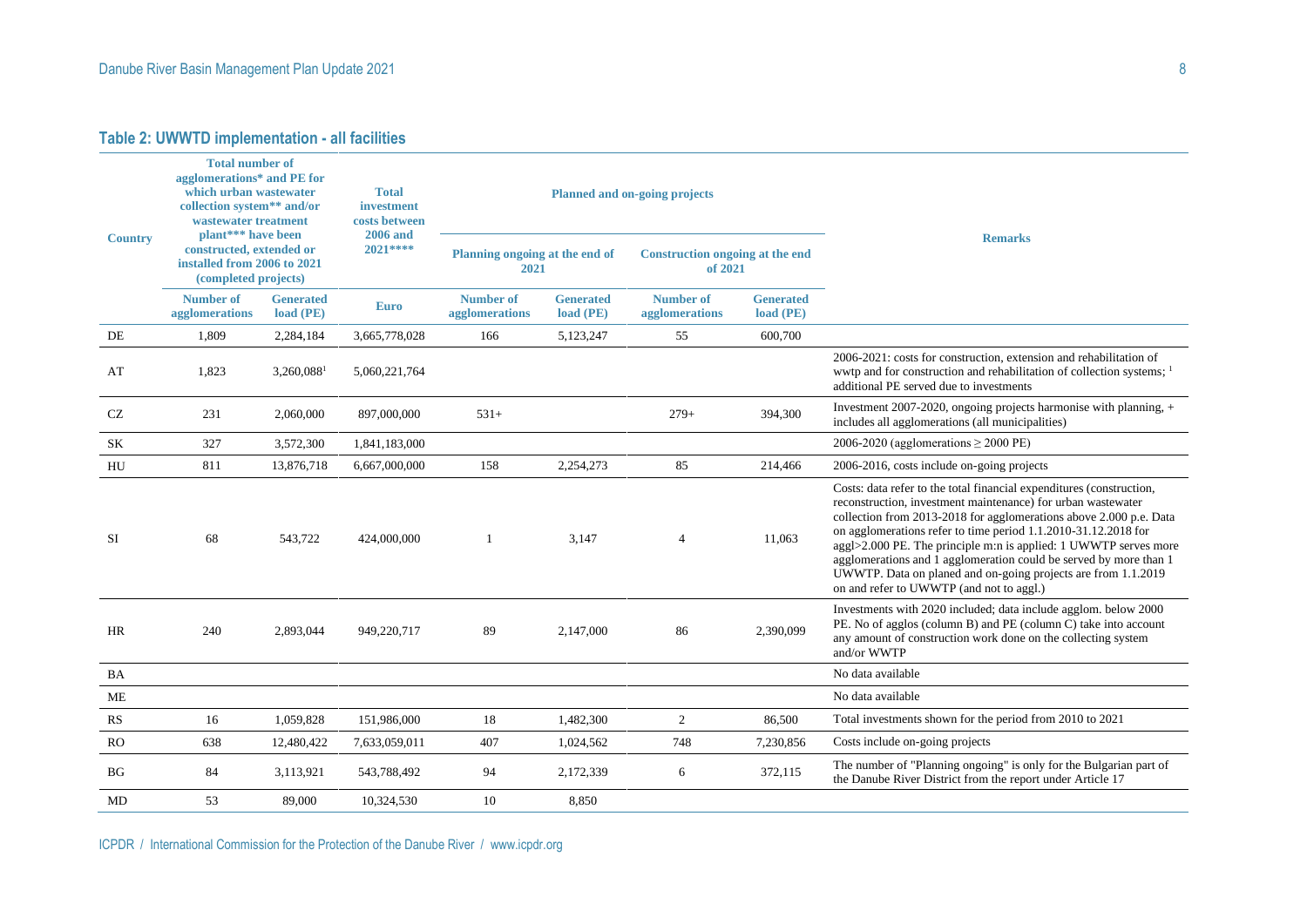#### Danube River Basin Management Plan Update 2021 9

| <b>Country</b> | <b>Total number of</b><br>agglomerations* and PE for<br>which urban wastewater<br>collection system** and/or<br>wastewater treatment<br>plant <sup>***</sup> have been<br>constructed, extended or<br>installed from 2006 to 2021<br>(completed projects) |                                 | <b>Total</b><br>investment<br>costs between<br><b>2006</b> and<br>$2021***$ |                                        |                                     | <b>Planned and on-going projects</b>       |                                     |                |
|----------------|-----------------------------------------------------------------------------------------------------------------------------------------------------------------------------------------------------------------------------------------------------------|---------------------------------|-----------------------------------------------------------------------------|----------------------------------------|-------------------------------------|--------------------------------------------|-------------------------------------|----------------|
|                |                                                                                                                                                                                                                                                           |                                 |                                                                             | Planning ongoing at the end of<br>2021 |                                     | Construction ongoing at the end<br>of 2021 |                                     | <b>Remarks</b> |
|                | Number of<br>agglomerations                                                                                                                                                                                                                               | <b>Generated</b><br>$load$ (PE) | <b>Euro</b>                                                                 | Number of<br>agglomerations            | <b>Generated</b><br>$load$ ( $PE$ ) | Number of<br>agglomerations                | <b>Generated</b><br>$load$ ( $PE$ ) |                |
| UA             |                                                                                                                                                                                                                                                           | 130,079                         | 17.113.800                                                                  |                                        |                                     | 42                                         | 701,003                             |                |
| <b>Basin</b>   | 6,107                                                                                                                                                                                                                                                     | 45,363,306                      | 27,860,675,342                                                              | 1,474                                  | 14,215,718                          | 1,307                                      | 12,001,102                          |                |

\* agglomerations below 2,000 PE may be included

\*\* sewer systems or IAS

\*\* with secondary or tertiary treatment

\*\*\*\* investment costs of the completed projects

### **Table 3: UWWTD implementation - tertiary treatment plants**

| <b>Country</b> | <b>Total number of</b><br>agglomerations* and PE for<br>which wastewater treatment<br>plant with tertiary treatment<br>technology has been<br>constructed, extended or<br>installed from 2006 to 2021<br>(completed projects) |                                     | <b>Total investment</b><br>costs between<br>2006 and 2021** |                                        |                               | <b>Planned and on-going projects</b>              |                               | <b>Remarks</b>                                                                                                                                                                                                 |  |  |
|----------------|-------------------------------------------------------------------------------------------------------------------------------------------------------------------------------------------------------------------------------|-------------------------------------|-------------------------------------------------------------|----------------------------------------|-------------------------------|---------------------------------------------------|-------------------------------|----------------------------------------------------------------------------------------------------------------------------------------------------------------------------------------------------------------|--|--|
|                |                                                                                                                                                                                                                               |                                     |                                                             | Planning ongoing at the end<br>of 2021 |                               | <b>Construction ongoing at the</b><br>end of 2021 |                               |                                                                                                                                                                                                                |  |  |
|                | Number of<br>agglomerations                                                                                                                                                                                                   | <b>Generated</b><br>$load$ ( $PE$ ) | <b>Euro</b>                                                 | <b>Number of</b><br>agglomerations     | <b>Generated</b><br>load (PE) | Number of<br>agglomerations                       | <b>Generated</b><br>load (PE) |                                                                                                                                                                                                                |  |  |
| DE             | 182                                                                                                                                                                                                                           | 1,577,919                           | 543,381,055                                                 | 140                                    | 5,027,792                     | 50                                                | 576,340                       | No investment costs for BW available                                                                                                                                                                           |  |  |
| AT             | 356                                                                                                                                                                                                                           | $1.597.621^1$                       | 884,665,551                                                 |                                        |                               |                                                   |                               | 2006-2021: costs for construction, extension and rehabilitation of wwtp<br>with tertiary treatment; $\frac{1}{1}$ additional PE served due to investments                                                      |  |  |
| CZ             | 96                                                                                                                                                                                                                            | 1,831,000                           | 685,000,000+                                                |                                        |                               | $13++$                                            | 190,500                       | $+2007-2020$ , $++$ agglomeration with more than 2000 PE                                                                                                                                                       |  |  |
| SK             | 170(a)                                                                                                                                                                                                                        | $3,162,000$ (a)                     | $1,700,000,000$ (b)                                         |                                        |                               |                                                   |                               | (a) $2006-2020$ ; including agglomerations below 10,000 PE having<br>UWWTPs with N removal/P removal/N&P removal; (b) estimation                                                                               |  |  |
| HU             | 637                                                                                                                                                                                                                           | 13,161,546                          | 4,254,000,000                                               | 135                                    | 1,869,777                     | 62                                                | 125,631                       | 2006-2016, costs include on-going projects                                                                                                                                                                     |  |  |
| SI             | 58                                                                                                                                                                                                                            | 484,514                             | 225,000,000                                                 |                                        |                               |                                                   |                               | Data refer to the total financial expenditures (construction,<br>reconstruction, upgrade, investment maintenance) for urban was tewater<br>treatment from 2013-2018 for agglomerations above 2.000 p. e. (both |  |  |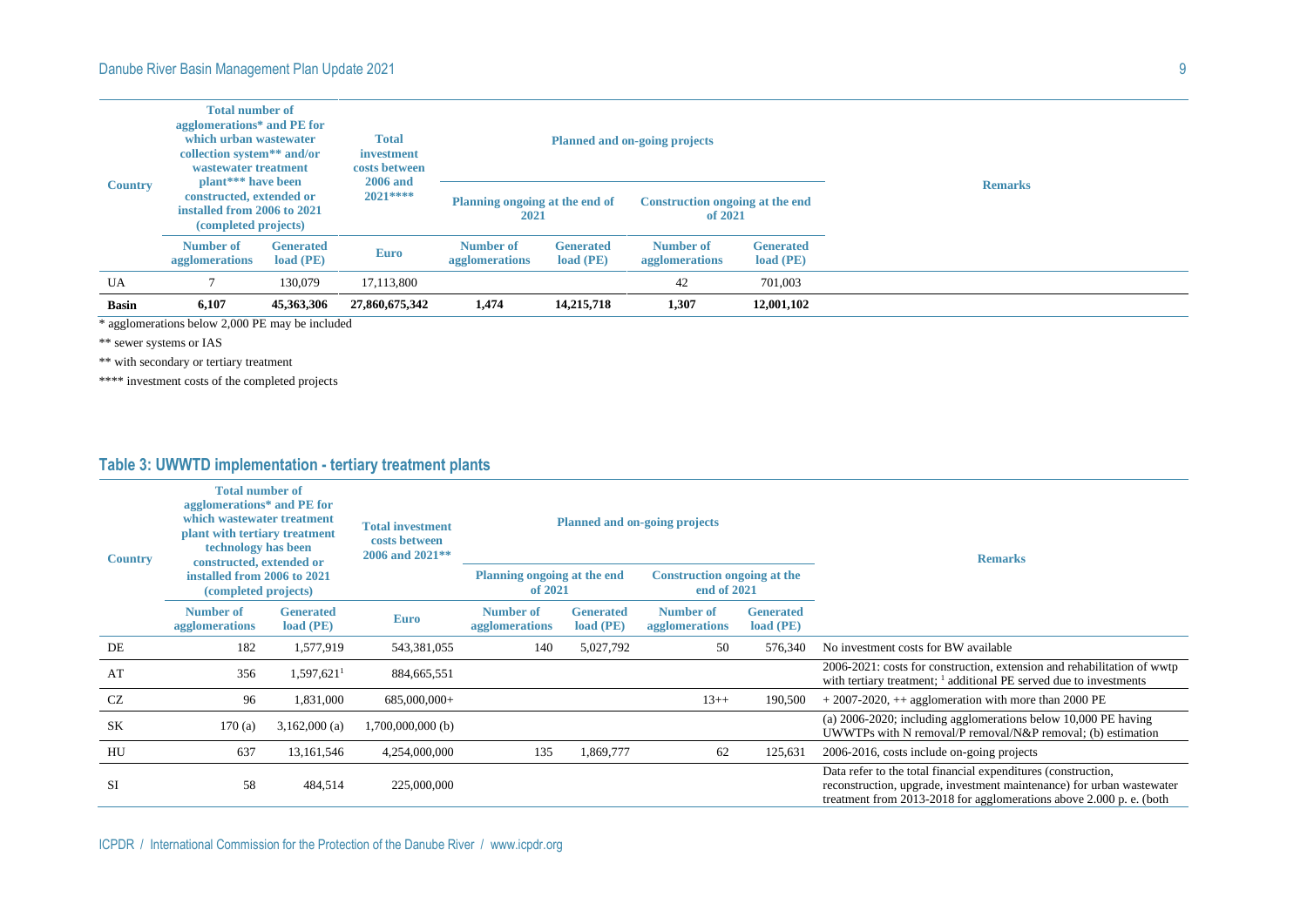| <b>Country</b> | <b>Total number of</b><br>agglomerations* and PE for<br>which wastewater treatment<br>plant with tertiary treatment<br>technology has been<br>constructed, extended or |                               | <b>Total investment</b><br>costs between<br>2006 and 2021** |                                        |                               | <b>Planned and on-going projects</b>              |                                 | <b>Remarks</b>                                                                                                                                                                                                                                                                                                                                                                                                                                           |  |  |
|----------------|------------------------------------------------------------------------------------------------------------------------------------------------------------------------|-------------------------------|-------------------------------------------------------------|----------------------------------------|-------------------------------|---------------------------------------------------|---------------------------------|----------------------------------------------------------------------------------------------------------------------------------------------------------------------------------------------------------------------------------------------------------------------------------------------------------------------------------------------------------------------------------------------------------------------------------------------------------|--|--|
|                | installed from 2006 to 2021<br>(completed projects)                                                                                                                    |                               |                                                             | Planning ongoing at the end<br>of 2021 |                               | <b>Construction ongoing at the</b><br>end of 2021 |                                 |                                                                                                                                                                                                                                                                                                                                                                                                                                                          |  |  |
|                | Number of<br>agglomerations                                                                                                                                            | <b>Generated</b><br>load (PE) | <b>Euro</b>                                                 | Number of<br>agglomerations            | <b>Generated</b><br>load (PE) | Number of<br>agglomerations                       | <b>Generated</b><br>$load$ (PE) |                                                                                                                                                                                                                                                                                                                                                                                                                                                          |  |  |
|                |                                                                                                                                                                        |                               |                                                             |                                        |                               |                                                   |                                 | secondary and tertiary treatment). Data on agglomerations are<br>estimated and refer to time period 1.1.2010-31.12.2018 for aggl>2.000<br>PE. The principle m:n is applied: 1 UWWTP serves more<br>agglomerations and 1 agglomeration could be served by more than 1<br>UWWTP. Data on planed and on-going projects not available<br>separately for tertiary treatment technology; see Table 2 with data for<br>sum of secondary and tertiary treatment. |  |  |
| HR             | 10                                                                                                                                                                     | 410,057                       | 72,674,854                                                  | 22                                     | 1,376,662                     | 15                                                | 659,957                         | Costs include tertiary WWTP in agglomerations with load 2000-10.000<br>PE installed until 2020                                                                                                                                                                                                                                                                                                                                                           |  |  |
| BA             |                                                                                                                                                                        |                               |                                                             |                                        |                               |                                                   |                                 | No data available                                                                                                                                                                                                                                                                                                                                                                                                                                        |  |  |
| <b>ME</b>      |                                                                                                                                                                        |                               |                                                             |                                        |                               |                                                   |                                 | No data available                                                                                                                                                                                                                                                                                                                                                                                                                                        |  |  |
| RS             | 2                                                                                                                                                                      | 191,748                       | 34,258,207                                                  | 15                                     | 1,101,000                     |                                                   | 70,000                          |                                                                                                                                                                                                                                                                                                                                                                                                                                                          |  |  |
| <b>RO</b>      | 167                                                                                                                                                                    | 10,810,652                    | 3,223,880,507                                               | 9                                      | 201,500                       | 32                                                | 995,549                         | costs include on-going projects                                                                                                                                                                                                                                                                                                                                                                                                                          |  |  |
| <b>BG</b>      | 37                                                                                                                                                                     | 2,564,848                     | 507,610,212                                                 | 11                                     | 405,730                       |                                                   | 111,507                         | Total number of agglomerations with tertiary treatment of nitrogen and<br>/ or phosphorus, existing before 2006 and built in the period 2006-<br>2021. The investment costs are for the projects in the period 2006-<br>2021. The planned projects by the end of 2021 are for agglomerations<br>with the need for construction, reconstruction, completion, in which<br>projects have not started by the end of 2021                                     |  |  |
| MD             | $\theta$                                                                                                                                                               | $\theta$                      | $\mathbf{0}$                                                | $\overline{0}$                         | $\boldsymbol{0}$              | $\overline{0}$                                    | $\mathbf{0}$                    |                                                                                                                                                                                                                                                                                                                                                                                                                                                          |  |  |
| <b>UA</b>      | $\Omega$                                                                                                                                                               | $\mathbf{0}$                  | $\Omega$                                                    | $\Omega$                               | $\overline{0}$                | $\Omega$                                          | $\mathbf{0}$                    |                                                                                                                                                                                                                                                                                                                                                                                                                                                          |  |  |
| <b>Basin</b>   | 1,715                                                                                                                                                                  | 35,791,905                    | 12,130,470,386                                              | 332                                    | 9.982.461                     | 174                                               | 2,729,484                       |                                                                                                                                                                                                                                                                                                                                                                                                                                                          |  |  |

\* agglomerations below 10,000 PE may be included

\*\* investment costs of the completed projects